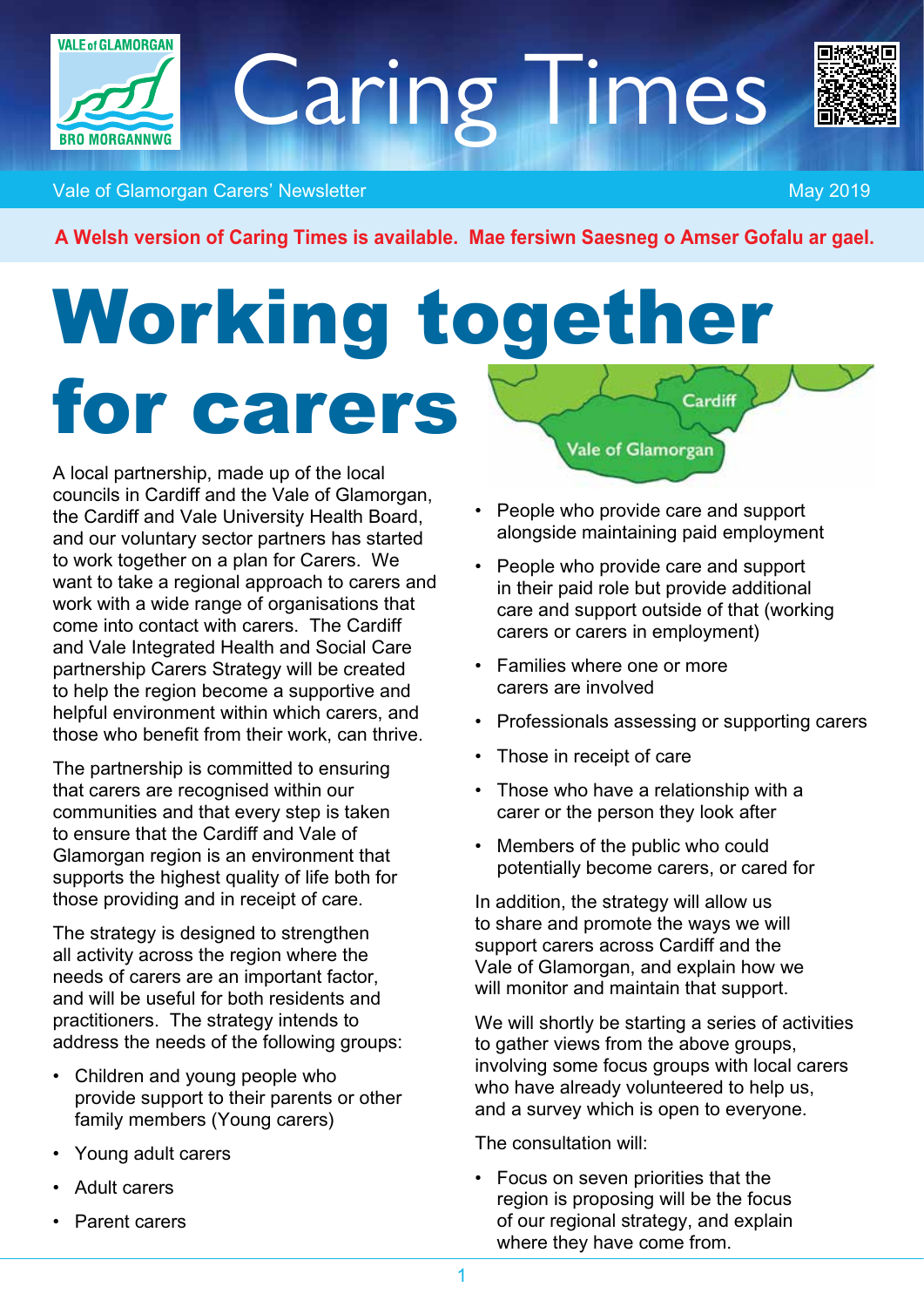- *• It will look at what carers need Explain what each of the priorities mean - provide examples that will mean something.*
- *• Talk about how we plan to make things better– give examples for each of the priorities.*
- *• Ask people to tell us what they think about each of the priorities and what they mean to them.*
- *• Ask people to suggest ideas about what else they think we could/should do to make things better for carers.*

*Focus Groups, with each session lasting two hours, are taking place as follows:*

*22nd May starting at 10.30 am - Channel View Leisure Centre,*

*Jim Driscoll Way, Cardiff, CF11 7HB*

*24th May - starting at 10.30 am - YMCA Barry, CF63 4EE* 

*6th June - Session 1 starting at 10.30 am; Session 2 starting at 1.30pm - Channel View Leisure* 

*12 June - starting at 1.30 pm - YMCA Barry* 

*If you want to join us at one of the focus groups, please contact us at [carersstrategyconsultation@](mailto:carersstrategyconsultation%40valeofglamorgan.gov.uk?subject=) [valeofglamorgan.gov.uk](mailto:carersstrategyconsultation%40valeofglamorgan.gov.uk?subject=) or ring 01446 704604*

*If you can't come along to one of these groups, but would still like to tell us what you think please let us know using the email or phone above.*

### Carers' Week 2019 **Carers** Week (June 10th – June 16th)

*If you are looking after a relative, neighbour or friend who is unable to manage at home due to long term illness, age, disability or substance misuse you are a carer. By a carer, we do not mean an agency worker, paid or volunteer carer.*

*Caring can be rewarding but it can also affect your homelife, worklife, free time and your relationship with the person you care for. You don't have to live in the same house as that person to be their carer. Carers are not paid a wage to provide support and are sometimes referred to as unpaid/family/informal carers.*

*Carers' Week is an annual campaign to raise* 

*awareness of caring, highlight the challenges carers face and recognise the contribution they make to families and communities. It is backed by eight major charities. The theme for 2019 is Getting Carers Connected*

*(see <https://www.carersweek.org/> ) and there are lots of downloadable resources via [https://www.carersweek.org/get-involved/](https://www.carersweek.org/get-involved/downloads) [downloads](https://www.carersweek.org/get-involved/downloads)*

*Local events taking place in Carers' Week, will be shown, on the events section of dewis wales [https://www.dewis.wales/Events.](https://www.dewis.wales/Events.aspx) [aspx](https://www.dewis.wales/Events.aspx) and on the Carers UK map, which can be accessed via [https://www.carersweek.](https://www.carersweek.org/get-involved/events-near-you) [org/get-involved/events-near-you](https://www.carersweek.org/get-involved/events-near-you)*

### The Velindre Mindfulness App is now live!

*This brand new free app been created by the Psychology team, here at Velindre Cancer Centre. The App is deliberately non-cancer specific so that anyone can use mindfulness as a tool to manage stress and anxiety.*

*Listeners will be guided through mindfulness exercises to help improve mental health and wellbeing and can be used before, during or after hospital treatment.*

*You can download the app via:*

*Google Play: [https://play.google.](https://play.google.com/store/apps/details?id=com.velindrecc.mindfulness&hl=en_GB) [com/store/apps/details?id=com.](https://play.google.com/store/apps/details?id=com.velindrecc.mindfulness&hl=en_GB) [velindrecc.mindfulness&hl=en\\_GB](https://play.google.com/store/apps/details?id=com.velindrecc.mindfulness&hl=en_GB)*

*App Store: [https://itunes.apple.](https://itunes.apple.com/gb/app/velindre-mindfulness-app/id1450624693?mt=8) [com/gb/app/velindre-mindfulness](https://itunes.apple.com/gb/app/velindre-mindfulness-app/id1450624693?mt=8)[app/id1450624693?mt=8](https://itunes.apple.com/gb/app/velindre-mindfulness-app/id1450624693?mt=8)*

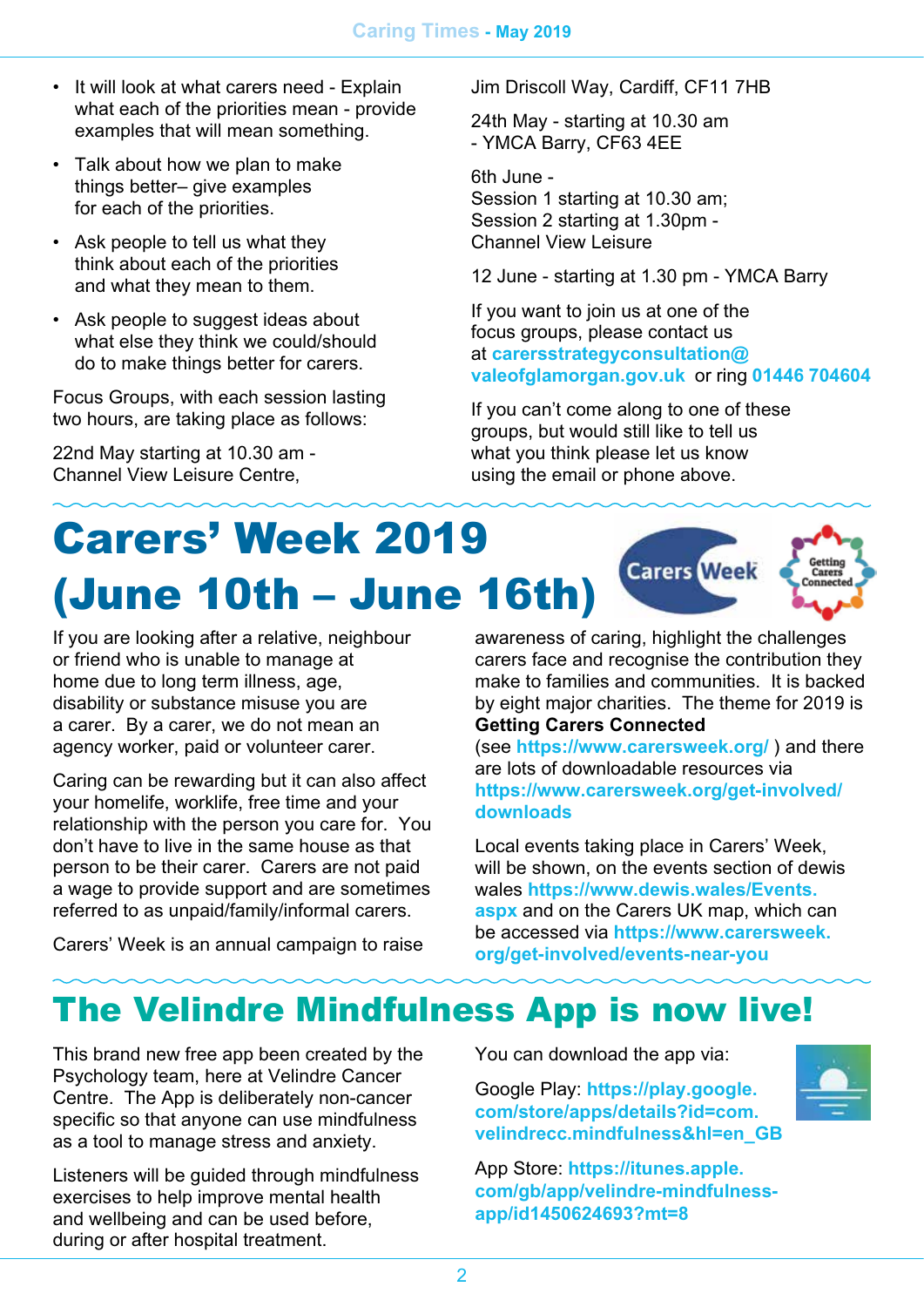#### Moving Forwards; lechyd Cyhoeddus GIG Cymru **Public Health** Move More, More Often

*The Annual Report of Fiona Kinghorn, the Director of Public Health (DPH) for Cardiff and the Vale of Glamorgan 2018, focusses on the benefits of physical activity. Moving Forwards; Move More, More Often, builds upon last year's annual report entitled, 'Moving forwards: Healthy travel for all in Cardiff and the Vale of Glamorgan' which focussed on healthy and active travel and on the influence of the car.*

*As Fiona Kinghorn says in her forward to the 2018 Report,*

*"All of us benefit from being active. It can be fun, sociable and a reason for meeting up with family and friends. It helps us to feel good and lifts our mood; it can relieve stress; helps us maintain a healthy weight and is good for our physical health. And it doesn't have to cost anything."*

*Moving Forwards; Move More, More Often has a striking format and excellent video case studies. The DPH want to engage with professionals and organisations in health, social care, transportation, planning, education, sport and leisure, community, third and cultural sectors as well as public and private employers to make the case for encouraging and supporting more physical activity, every day.*

*This report has the following underpinning messages for the population and for organisations:*

#### *For everyone:*

- *• Sit less, move more and more often*
- *• Use active travel options*
- *• Visit and use green and blue spaces for play, walking and cycling*
- *• Use the stairs*
- *• Undertake some activities as part of a group.*

#### *For organisations (overview):*

- *• Ensure the physical environment (buildings, infrastructure, roads, open spaces) support children, young people and adults to walk or cycle for recreation or travel and to engage in active play*
- *• Integrate and promote opportunities for being active across and within settings (schools; workplaces; health and social care; primary care)*
- *• Implement the commitments agreed within the Staff Healthy Travel Charter*
- *• Provide community wide and one to one physical activity interventions across organisations and within local communities to support and promote health and wellbeing*

*The Report can be viewed/accessed via <https://sway.office.com/6QLeWnDlJVFgqoCx>* 

### *St John Ambulance first aid app*

*You can download a free St John Ambulance first aid app that will guide you through CPR and how to deal with a range of other emergencies.*

*Even basic first aid knowledge can be the difference between a life lost and a life saved. Our two free first aid apps put potentially lifesaving advice at your fingertips.*

*The app (download for Apple/ iOS, Android or BlackBerry) provides step-by-step guides, both in illustrated form and as voice instructions to* 



*keep your hands free for giving first aid.*

*[http://www.sja.org.uk/sja/first-aid](http://www.sja.org.uk/sja/first-aid-advice/free-mobile-first-aid-app.aspx)[advice/free-mobile-first-aid-app.aspx](http://www.sja.org.uk/sja/first-aid-advice/free-mobile-first-aid-app.aspx)*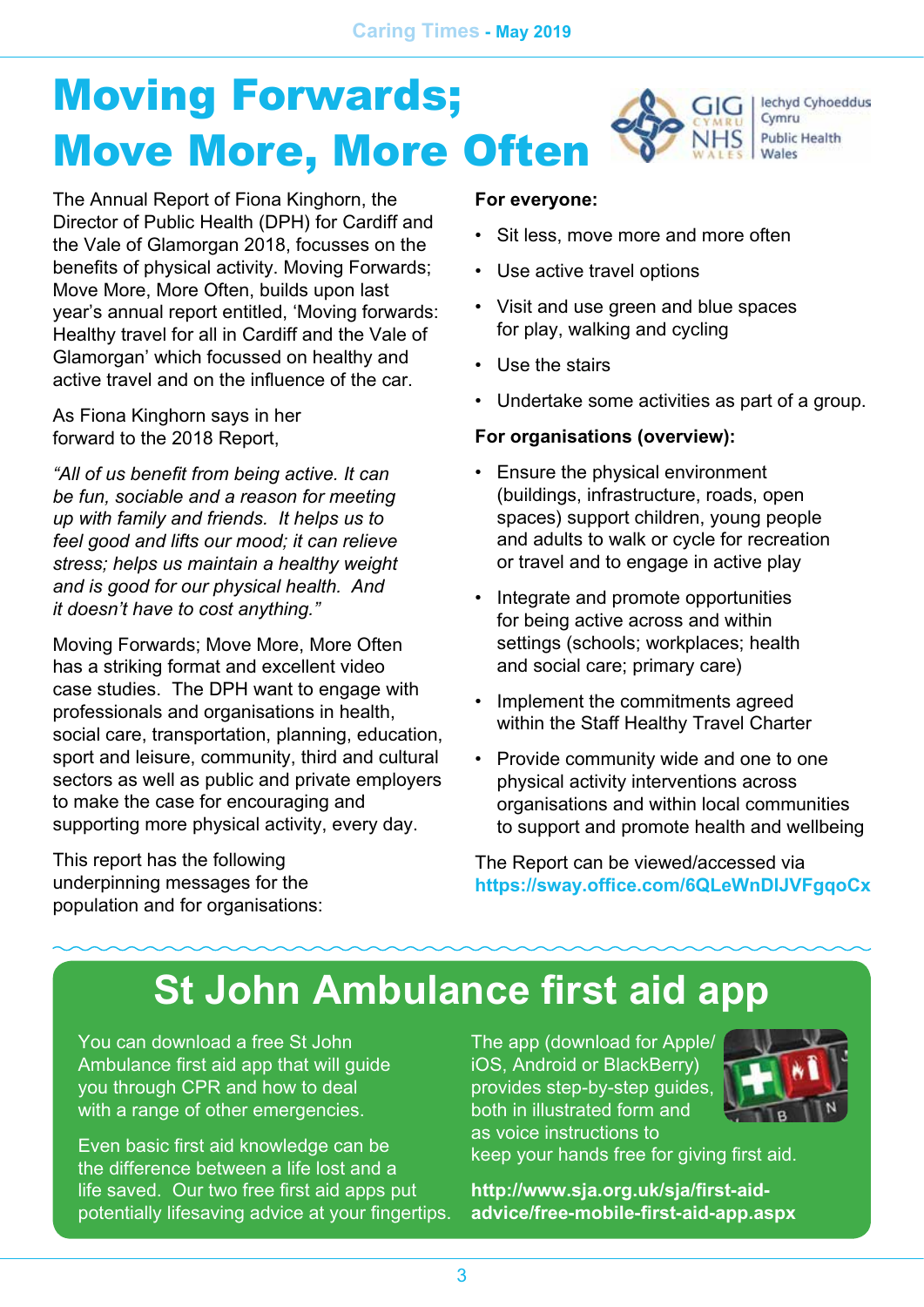## Culverhouse Cross and Morrison's Shopper Bus



*VEST Community Transport provides door-todoor transport for individuals and their carers who are unable to use public transport due to age, isolation or restricted mobility. Supported with funding from The Vale of Glamorgan Council, VEST are able to provide a twice weekly shopping service for Barry and Wenvoe residents to visit any part of Culverhouse Cross.*

*In addition residents from ALL AREAS of The Vale are able to access Morrison's in Barry or Barry Town Centre every Saturday.*

*The vehicle is especially adapted for wheelchair users or those with mobility needs. You will enjoy meeting the same friendly driver each week who will happily help you into your home with your shopping.* *Membership for services is enjoyed by many Vale residents. Brenda from Barry joined the scheme in May 2018 and uses the shopper bus to get her weekly shopping from Tesco's Culverhouse Cross. She told us, "I find walking difficult so the shopper bus is a lifeline for me. The drivers are always on time, carry my shopping to my door and are just so caring; I don't know what I would do without them. It's a fantastic service".*

*The service costs from just £1.50 per person each way.* 

*For further information please call 02920 490335 or visit [www.](http://www.dewis.wales/ResourceDirectory/ViewResource.aspx?id=12525) [dewis.wales/ResourceDirectory/](http://www.dewis.wales/ResourceDirectory/ViewResource.aspx?id=12525) [ViewResource.aspx?id=12525](http://www.dewis.wales/ResourceDirectory/ViewResource.aspx?id=12525) .*

## New Veteran Advice Service

*The Veteran Advice service provides free, impartial, dedicated information, advice and support to members of the Armed Forces Community and their families, including carers, within the Vale of Glamorgan.*

*The service covers a range of areas, including Benefits, Adult Social Care, Finances, Employment and Housing.*

*There are many organisations supporting the Armed Forces community, so finding the right one can sometimes be complicated. The Vale of Glamorgan Veteran Advice Service aims to make this process as easy as possible. We will refer you to the most appropriate organisation for you to get the help you require.*

*Whether you're currently serving in the armed forces, or have previously served, you and your family can access our service for advice and support.*

*Contact the Veteran Advice Service or come in to any of our local library drop in sessions at: Barry, Penarth, Llantwit Major, Cowbridge, Sully, Wenvoe, St Athan, Rhoose, Dinas Powys.*



*To find out dates and times please contact Veteran Advice Officer, Abi Warburton, by phone 07725 704655 or email [veteranservice@valeofglamorgan.gov.uk](mailto:veteranservice%40valeofglamorgan.gov.uk?subject=)*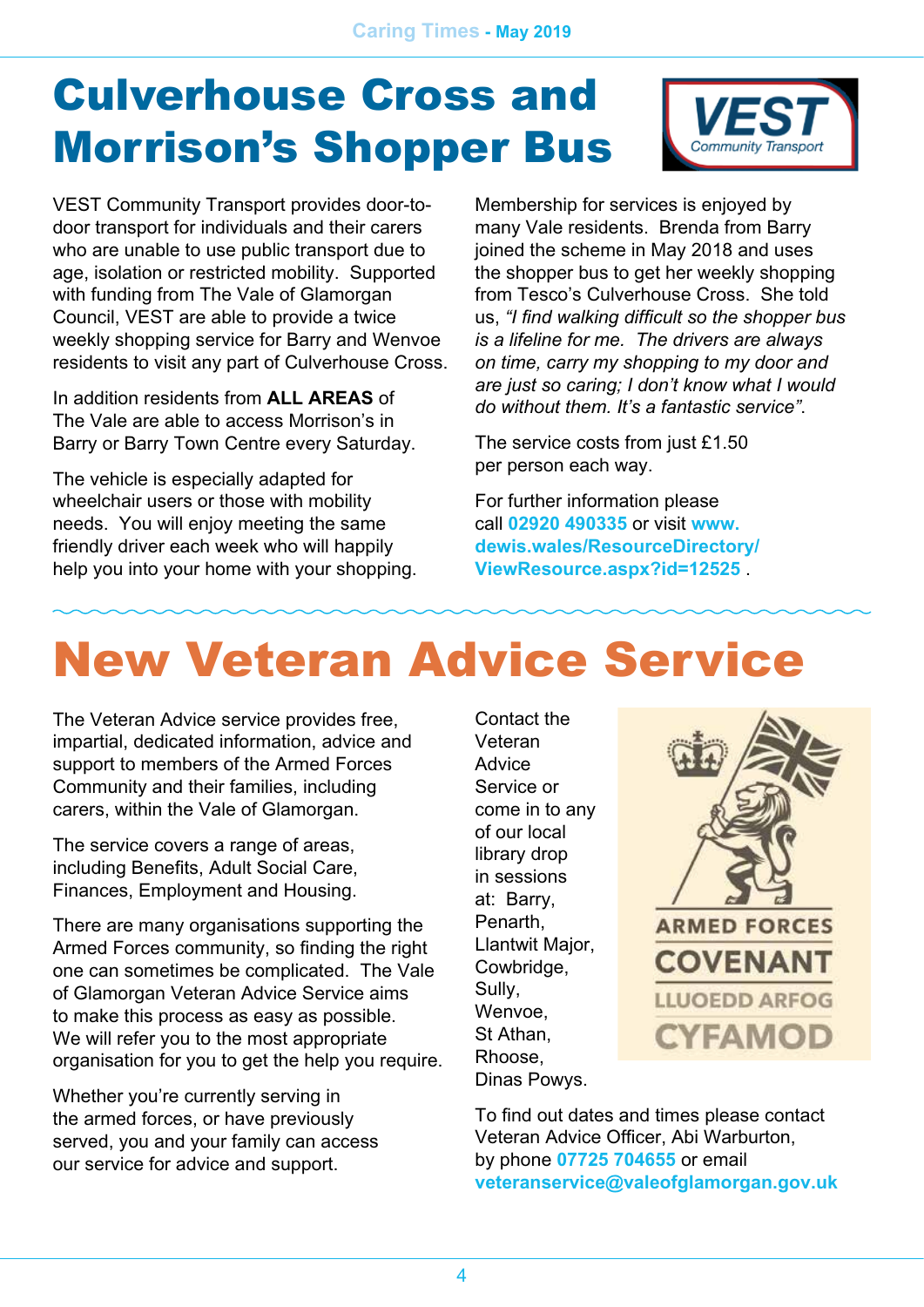## Free Health and Wellbeing Courses Run by Education Programmes for Patients and Carers



*The NHS are offering free courses to help carers focus on their own health and wellbeing, which can often take a back seat. The courses cover a wide range of topics in particular techniques to manage stress, something that due to the pressures and expectations of caring, carers can be particularly vulnerable to.*

*What will I learn on the course?*

- *• Manage symptoms such as pain and tiredness*
- *• Deal with anger, fear and frustration*
- *• Cope with stress, depression and low self-image*
- *• Eating healthily and getting better sleep*
- *• Decision making and better breathing*
- *• Relaxation techniques and taking regular exercise*
- *• Improved communication and being more positive*
- *• Planning and problem solving*

*The courses are peer lead and participants learn from each other, gaining practical advice and information on local services. If you find on the day that you can come – please just come along. Although we prefer to have an idea of numbers, we understand that caring can be unpredictable.*

*To book a place or get more information: Telephone: 029 20 335 403 Email: [Epp.Info.cav@wales.nhs.uk](mailto:Epp.Info.cav%40wales.nhs.uk?subject=)*

#### *Text: [your name] and "interested" to 079 76 050 178 or 078 70 979 860*

| <b>Date Course starts</b> | <b>Type of course</b>                                    | <b>Location of Course</b>                                                 | <b>Time</b>            |
|---------------------------|----------------------------------------------------------|---------------------------------------------------------------------------|------------------------|
| 4th June 2019             | Six Week Health<br>Llandough Hospital<br>and Wellbeing   | Llandough Hospital                                                        | $10:00$ am $-12:30$ pm |
| 12th June 2019            | Workshop 1 – Mental<br>Health and Wellbeing              | Remploy (YMCA),<br>Court Road, Barry,<br><b>CF63 4EE</b>                  | $10:30$ am $-12:30$ pm |
| 19th June 2019            | Workshop $2-$<br><b>Physical Health</b><br>and Wellbeing | Remploy (YMCA),<br>Court Road, Barry,<br><b>CF63 4EE</b>                  | $10:30$ am $-12:30$ pm |
| 20th June 2019            | Six Week Health<br>and Wellbeing                         | <b>Western Vale Family</b><br>Practice, Cowbridge<br><b>Health Centre</b> | $10:00$ am $- 12:30$   |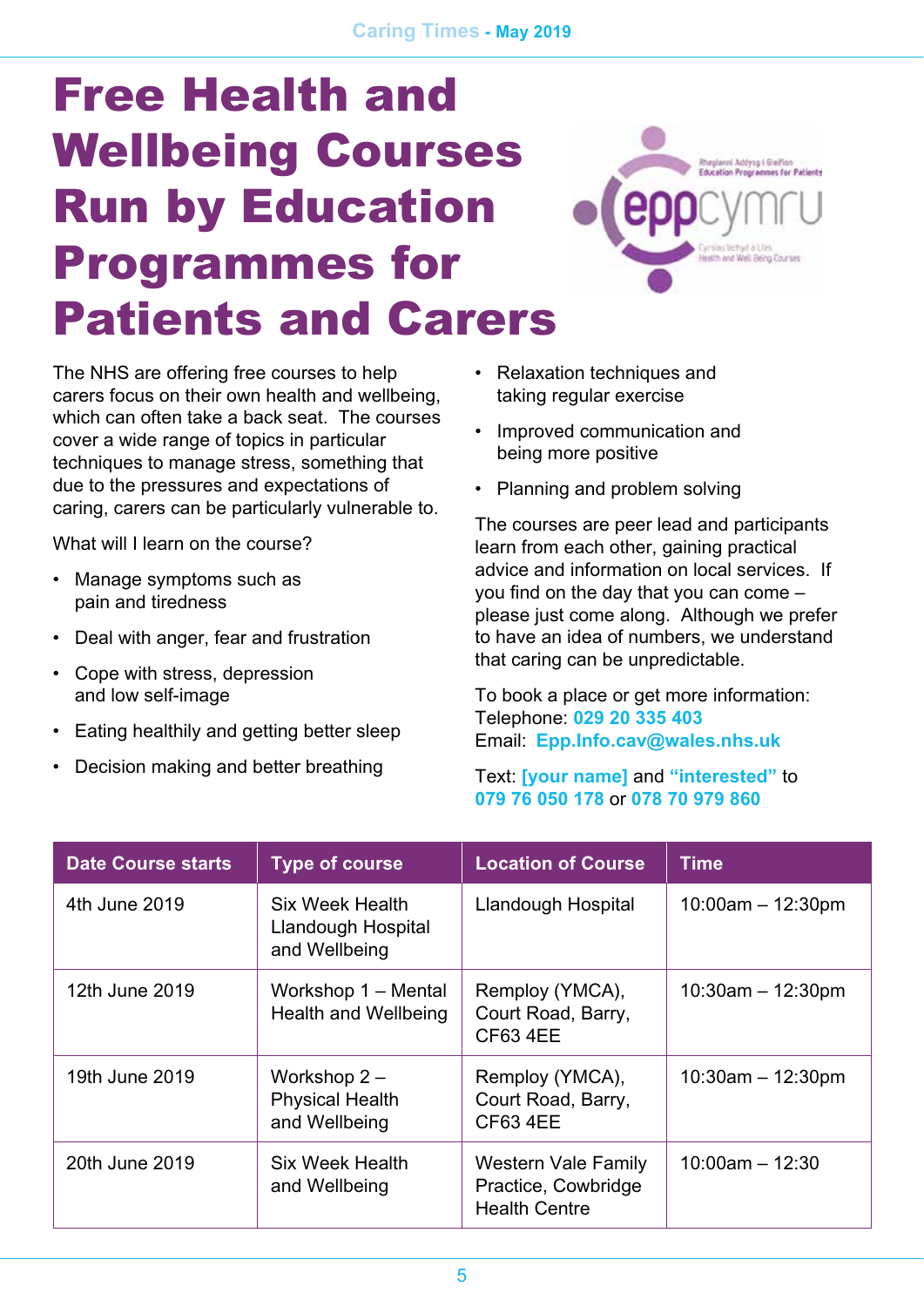## Epilepsy Wales - BARRY GROUP – COFFEE & CHAT

*Ever wanted to know more about epilepsy? Epilepsy Wales holds a Coffee & Chat morning every 4th Thursday of the month, in the Age Connect café, Holton Road, Barry. Anyone who wants to know more, to ask questions, to ask for advice or sign-posting, or has an epilepsy related Personal Independence Payment (PIP) query, is welcome – whether you care or support someone with epilepsy, are affected by epilepsy yourself, or simply want to know more of this invisible condition that affects 1:94 of the general population in* 

### **HELPING PEOPLE WITH EPILEPSY THROUGHOUT WALES.**



*Wales. There are no appointments, no big purple banners shouting epilepsy, just a group of people affected by epilepsy meeting for a coffee and chat, facilitated by Lesley from Epilepsy Wales. The only things Lesley can't discuss are medication, Brexit and Manchester City!* 

*Further Info: [Lesley@epilepsy.wales](mailto:Lesley%40epilepsy.wales?subject=) Phone/text: 07710 395070*

## Epilepsy Aware at The Welsh Assembly

*Join us to raise epilepsy awareness at the Welsh Assembly on Tuesday, 21st May 2019 during National Epilepsy Week (20-26 May 2019).*

*There will be an opportunity to meet your local Assembly Member to talk to them about any issue of epilepsy – whether you are frustrated by the lack of available appointments with your consultant, how you feel as a carer and/or whether you want to sing the praises of your epilepsy nurse.*

*Join us at The Pierhead Building, Cardiff Bay, between 12noon – 1.30pm on May 21st – it is an unique opportunity to raise your concerns about epilepsy treatment, both locally and across Wales.* 



*Epilepsy Aware at Senedd*

*For further info: contact us email: [info@epilepsy.wales](mailto:info%40epilepsy.wales?subject=) or cal: 0800 228 9016 / 01978 312 325* 

### Relaxed Concert for carers at Penarth Pier

*A concert in a supportive environment for those with additional learning needs and their carers will take place at 1.30pm.on Friday 29 June 2019 at Penarth Pier. Top class musicians will play highlights from the four day Penarth Chamber Music Festival, including music by Schubert, Beethoven, Faure, and Mendelssohn.* 

*Tickets are available, either by ringing ticket source on 0333 6663366 or on the door. More information about the concert can be found at*

*[http://penarthchambermusicfestival.](http://penarthchambermusicfestival.org.uk/programme) [org.uk/programme](http://penarthchambermusicfestival.org.uk/programme)*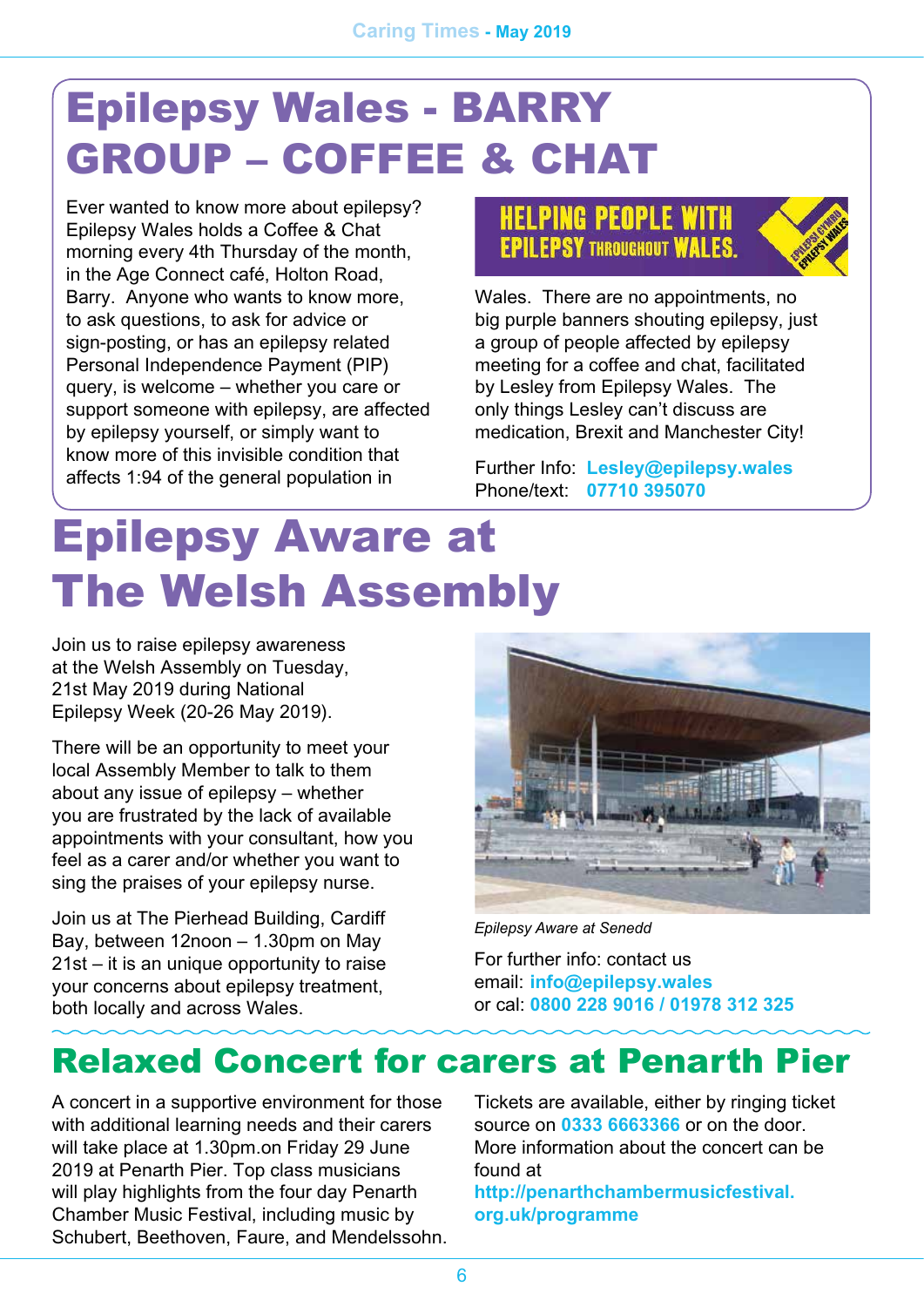# Information and Support Centres



**Bwrdd lechyd Prifysgol** Caerdydd a'r Fro Cardiff and Vale University Health Board

*Caring Times would like to send its congratulations to Mary Bollingham, volunteer at Barry Hospital Information Centre. Mary was a winner at Cardiff and Vale UHB Volunteer award and is a friendly face we see around our hospitals who provides much needed support to people. Mary is pictured at the award ceremony alongside Jane Rowlands-Mellor, Lead Nurse Patient Experience at Cardiff and Vale University Health Board.*

*Cardiff and Vale University Health Board have three Information and Support Centres. This service supports anyone looking for health information by providing free access to information in hard copy and via the internet, signposting to services, and offering time to talk in a confidential environment.*

### *How to find us*

*• Macmillan Information and Support Centre, University Hospital of Wales, Concourse, Heath Park, Cardiff, CF14 4XW. Tel: 029 2074 5655*



- *• Information and Support Centre, University Hospital Llandough, The Plaza, Penlan Road, Llandough, CF64 2XX. Tel: 029 2071 6311*
- *• Information and Support Centre, Barry Hospital, Colcot Road, Barry, CF62 8YH. Tel: 01446 704141*

*Contact Sarah Davies, Facilitator, for further information by email: [sarah.davies37@wales.nhs.uk](mailto:sarah.davies37%40wales.nhs.uk?subject=), telephone: 07973715912 or visit our website: [www.cardiffandvaleuhb.wales.nhs.uk](http://www.cardiffandvaleuhb.wales.nhs.uk) – Our Services section*

### Hafal Carer Group

*The Family Support service is provided by Hafal over a 12-week period for carers of those with enduring mental illness and are in receipt of secondary service (where the cared for is under the care of the Community Mental Health Team). Hafal Family Support Staff provide advocacy, emotional support, welfare, information and advice and volunteering opportunities.*

*Hafal hold a carer's group every third Wednesday of every month between* 

dros adjeriad o afiechyd contect of the covery from serious from serious from serious from serious

*10am-12pm at The Meeting Room, Barry Hospital. For further information, please contact Julie Pickin 07580 792168 or email [julie.pickin@hafal.org](mailto:julie.pickin%40hafal.org?subject=) or visit [www.dewis.wales/ResourceDirectory/](http://www.dewis.wales/ResourceDirectory/ViewResource.aspx?id=17321) [ViewResource.aspx?id=17321](http://www.dewis.wales/ResourceDirectory/ViewResource.aspx?id=17321)*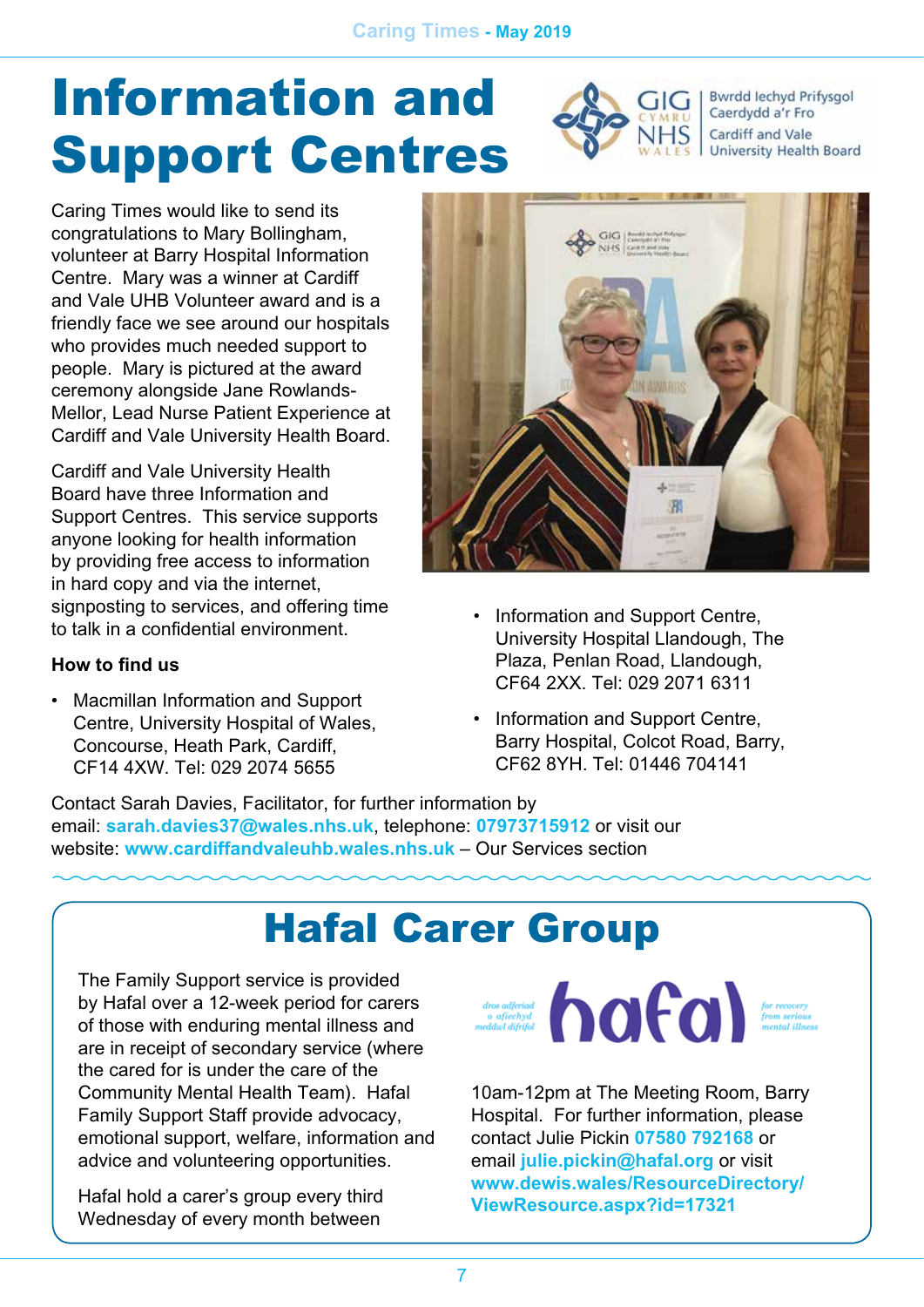## The Index

*Are you caring for a child / young person with disabilities or additional needs?*

*Join over 700 families signed up to The Index in the Vale!*

*The Index lets you know about the services, activities and events happening in Cardiff and the Vale.*

*You can sign up to the Index if you are:*

- *• a parent or carer of a child or young person with disabilities or additional needs*
- *• a professional working with children or young people with disabilities or additional needs*

*Signing up means you don't miss out.*

*You get:*

*• The Index – a newsletter every 3 months. It's packed full of information.*



*• The Index eNews – emails about extra activities and events.*

*To sign up to The Index contact the Regional Index Officer (Cardiff and Vale): 0800 587 10 14 [index@valeofglamorgan.gov.uk](mailto:index%40valeofglamorgan.gov.uk?subject=)*





### Understanding Disability Parents' Ffederasiwn Awards 2019 Federation Rhieni

*Every year The Parents Federation hold an awards ceremony to acknowledge and celebrate the efforts of those who have made an extra effort to include our children. We encourage nominations all year round to recognise the many hidden heroes who make our children's lives so much easier.*

*The Understanding Disability Awards celebrate active engagement and commitment in promoting positive attitudes towards people with learning disabilities.*

*Do you know of:*

- *• an Employer*
- *• a School/ College or Teacher/ Learning Support Assistant*
- *• a Volunteer*
- *• a Local Group or Organisation*
- *• a Child /Group of Children or Young People*
- *• a Professional*
- *• a Sibling or Young Carer (under 18 years of age)*

*who deserve recognition?*

*Why not nominate them for the 26th Understanding Disability Awards 2019?*

*Complete the form on-line: [https://goo.gl/](https://goo.gl/forms/jXqh4ns0IRvBjxwk1) [forms/jXqh4ns0IRvBjxwk1](https://goo.gl/forms/jXqh4ns0IRvBjxwk1) The closing date for nomination is Friday, 31 May 2019. For a more information, please contact the Parents Federation on 02920 565917 or visit our webpage [https://www.](https://www.parentsfed.org/) [parentsfed.org/](https://www.parentsfed.org/) The Spring 2019 Parents' Voice Newsletter is now available.*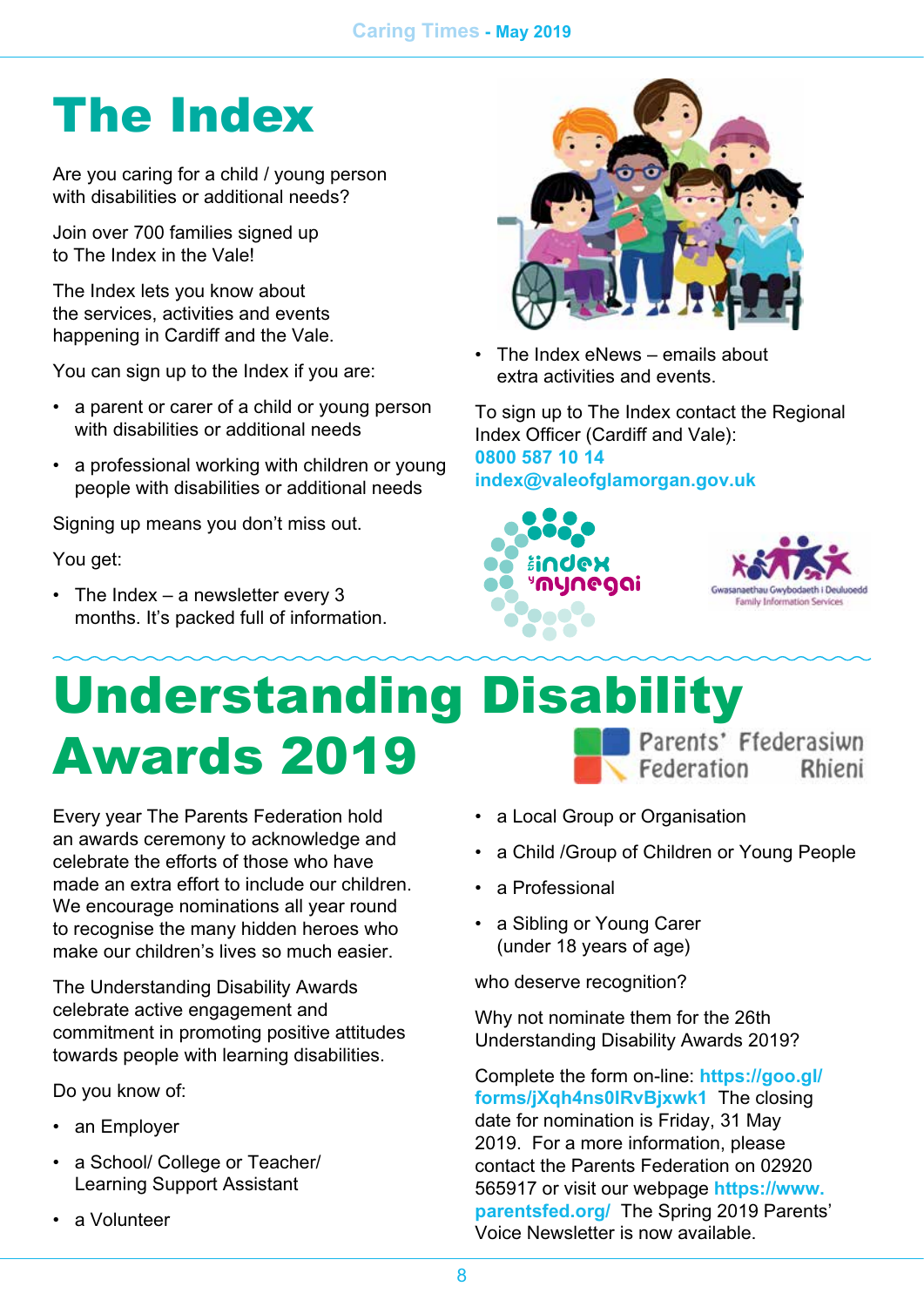# **Carers Needed** Join Our Expert Panel!



*The Carers Trust South East Wales Expert Panel works to ensure that the voices of carers are heard and for carers to be able influence, change and shape services that affect them.*

*The expert panel is made up of carers from across Cardiff and the Vale with various caring experiences. They advise, provide opinion and feedback on a wide range of things, including:*

- *• Us Carers Trust South East Wales*
- *• The Local Authority*
- *• Other third sector organisations*
- *• Private sector organisations*
- *• New legislation, policies and procedures affecting carers*
- *• Special services or opportunities that carers require*
- *• How carers would like to be supported*

*The views of the panel are listened to, represented and valued. Carers Trust South East Wales uses feedback from the panel to help improve services for all carers across Cardiff and the Vale, as well as influencing change nationally.*

*The meetings take place as follows:* 

*Cardiff – Last Thursday of the month, bi-monthly*

*Eastern Vale - Last Thursday of the month, bi-monthly*

*Western Vale – First Tuesday of the month, bi-monthly*

*Confirmed dates are as follows:*

*Thursday 30 May 2019 1:00pm – 3:00pm Rhiwbina Memorial, Hall, 1 Lon Ucha, Rhiwbina, Cardiff, CF14 6HL*

*Thursday 27 June 10:00am – 12:00pm Penarth Town Hall, West House Cottage, Stanwell Road, Penarth, CF64 2YG*

*Tuesday 2 July 1:00pm – 3:00pm Western Vale Family Practice, The Broad Shoard, Cowbridge, CF71 7DA*

*All meetings will be held in accessible venues with free parking and will include a light lunch or dinner for attendees. We can also reimburse travel expenses. Please can all interested carers contact Sian Salkeld on: 01495 769 996 or email [engagement@](mailto:engagement%40ctsew.org.uk?subject=) [ctsew.org.uk](mailto:engagement%40ctsew.org.uk?subject=) so I can give them further information and have an idea on numbers.* 

# Influence. Interact. Inspire.

Join our new Carers Panel & help shape services for unpaid carers in Cardiff & the Vale.

Contact Sian Salkeld on 01495 769996 or email engagement@ctsew.org.uk to find out more.



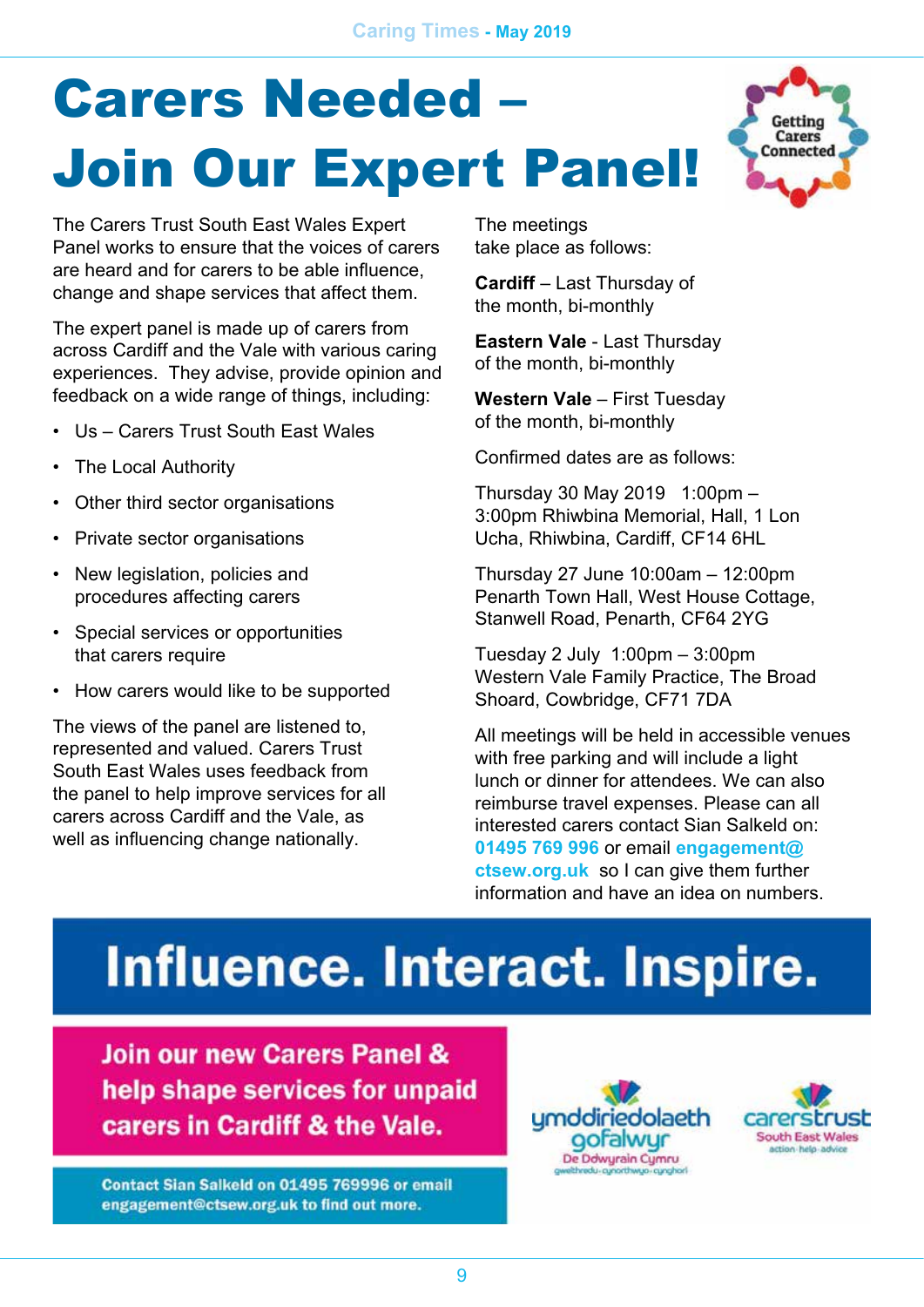#### *Caring Times - May 2019*

# THE PLACE<br>FOR CARERS **IN THE VA GLAMORGAN**



*The new Carers Trust South East Wales Vale Carers Hub offers a one-stop shop for unpaid carers to get information, advice and practical support relating to their* 



*Karla new Penarth Hub Manager*

*care role in the Vale of Glamorgan. The hub is located in Penarth town centre and is open Monday – Friday and will be managed by Karla Judge-Heales (pictured alongside).*

*The hub offers a free drop-in service for carers to get advice and information on* 

## Barry Big Info Event

#### *A free event is being held at*

*Golau Extra Care, Golau Caredig, Gladstone Road, Barry CF62 7AZ on Tuesday 21 May 2019 between 10am and 1pm. The event marks Dementia Action Week 20-26 May (see [www.alzheimers.org.uk/get](http://www.alzheimers.org.uk/get-involved/dementia-action-week)[involved/dementia-action-week](http://www.alzheimers.org.uk/get-involved/dementia-action-week) ) and there will be lots of information* 

*and advice for carers living with dementia, as well as free tea, coffee and cake.*

*Confirmed stallholders for the event include:*

*Age Connect, Carers Wales, Cardiff & Vale Credit Union, Tŷ Hapus, Rondel House Day Centre Services, Forget Me Not Chorus, Woody's Lodge, Vale 50+ Strategy, Alzheimer's Society, Cardiff* 

*everything from benefits to legal issues. A wide-range of activities run weekly – from social groups to mindfulness workshops. The hub provides a safe, comfortable space for carers to take a break from their caring role and also offers links to local organisations and groups. A long-running free counselling service also runs from the hub, providing specialist counselling to carers of people with late-life dementia or depression.*

*The Vale Carers Hub has been created following feedback from carers in the local area, with local people expressing the need for this type of service for carers. Carers Trust South East Wales have a wealth of experience in running specialist hubs for carers and the Vale Carers Hub model will include services in more rural areas of the borough in the future.*

*Carers Trust South East Wales is the leading provider of practical support for carers and those with care needs living in South East Wales.*

*The Vale Carers Hub, West House Cottage, Stanwell Rd, Penarth, CF64 2YG*

*Call Karla on 02921 921024 or email [karla.](mailto:karla.judge-heales%40ctsew.org.uk?subject=) [judge-heales@ctsew.org.uk](mailto:karla.judge-heales%40ctsew.org.uk?subject=) to find out more.*



*and Vale Action for Mental Health, Vale Library Services and Vale Carers Team.*

*More information about any events taking place during Dementia Awareness Week can be seen can be seen at*

*[www.dementiafriendlyvale.co.uk/](http://www.dementiafriendlyvale.co.uk/) [dementiafriendlybarry@outlook.com](mailto:dementiafriendlybarry%40outlook.com?subject=) @dementia\_vale*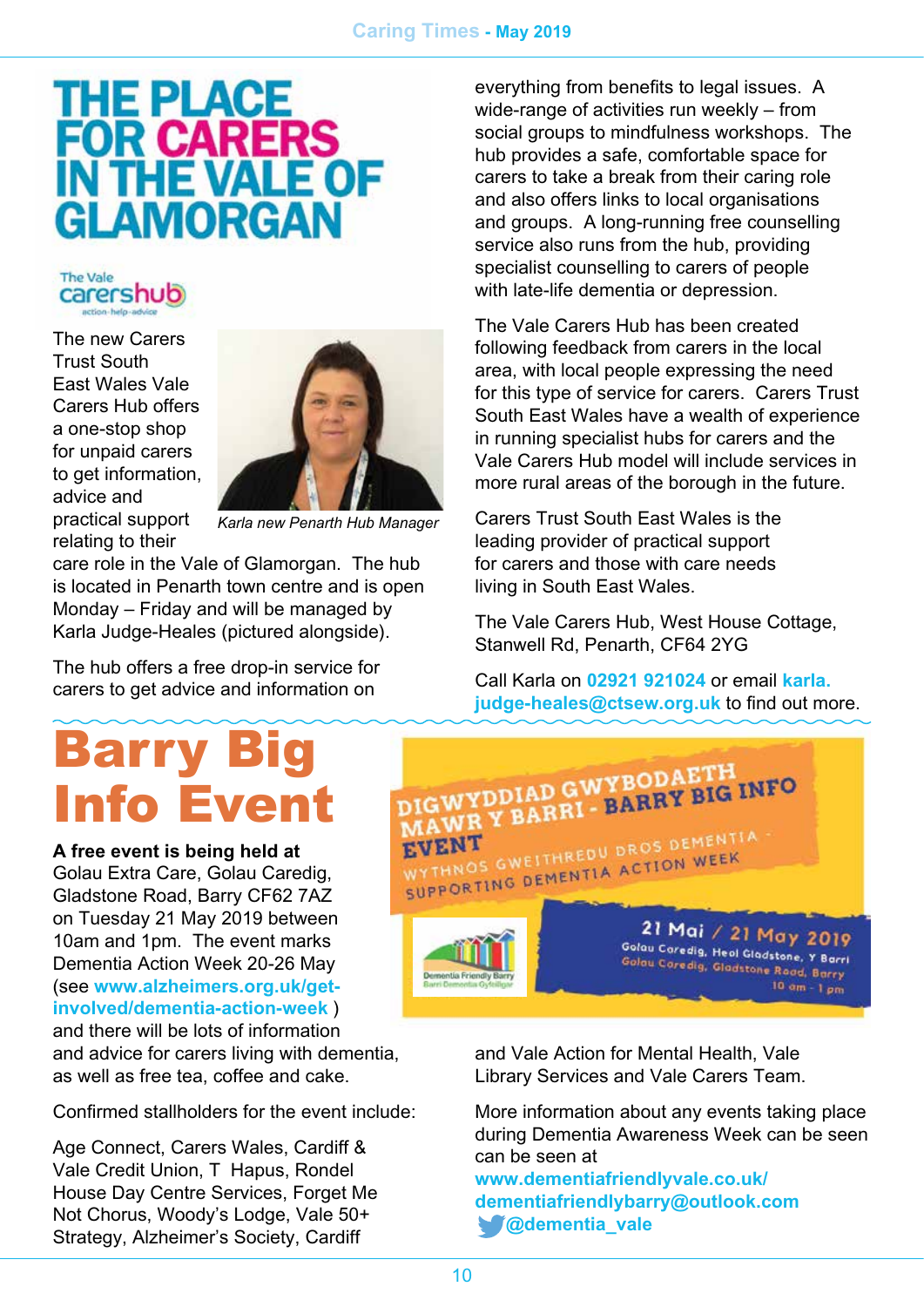

Ymddiriedolaeth GIG Gwasanaethau Ambiwlans Cymru Welsh Ambulance Services **NHS Trust** 

## Welsh Ambulance Service Promises to Older People

*THE WELSH Ambulance Services NHS Trust has launched a list of promises to older people who use its services. 'Our Promises to Older People' includes pledges to treat older people with dignity and respect, provide good information and communication if a patient has sensory loss and to recognise the signs of people with dementia (see [http://www.ambulance.wales.nhs.uk/](http://www.ambulance.wales.nhs.uk/Default.aspx?pageId=317&lan=en) [Default.aspx?pageId=317&lan=en](http://www.ambulance.wales.nhs.uk/Default.aspx?pageId=317&lan=en)) .*

#### *Our promises to you*

*When you need us, we promise to:* 

- ❖ *Get to a life threatening emergency as quickly as possible*
- ❖ *Provide the best response and care for your needs, with staff who have the right skills*
- ❖ *Be kind, helpful and treat you with dignity and respect*
- ❖ *Be professional and courteous, involve you in decisions, explain what we are doing and why*
- ❖ *Be calm, compassionate and have patience*
- ❖ *Be considerate of your specific needs from the moment we answer your call (e.g. if you have dementia, if you are a carer, have disabilities, different*
- ❖ *conditions, are in pain or are frail)*
- ❖ *Provide good information and communication if you have a sensory loss*
- ❖ *(including hearing and sight loss) and support you if you have mobility issues*
- ❖ *We will only take you to hospital if we really need to*
- ❖ *Recognise the signs of people with dementia, and their needs*
- ❖ *Make sure you get the right response for your needs if you fall*
- ❖ *Respect you and your family's wishes during difficult and emotional times*

*If you need transport to a planned appointment:* 

- ❖ *We will make every effort to get you to your appointment on time, and take you home*
- ❖ *Allow a family member/carer to travel with you if you are unable to travel on your own*

*If you have a carer, we will:* 

- ❖ *Treat them equally and keep them informed of what's happening*
- ❖ *Include your carer in any discussions and respect their views*
- ❖ *Allow your carer to accompany you*

*For more information about the Promises, visit [http://www.ambulance.wales.nhs.](http://www.ambulance.wales.nhs.uk/?gcid=1347&pageid=2&lan=en) [uk/?gcid=1347&pageid=2&lan=en](http://www.ambulance.wales.nhs.uk/?gcid=1347&pageid=2&lan=en) or ring 01745 532900*